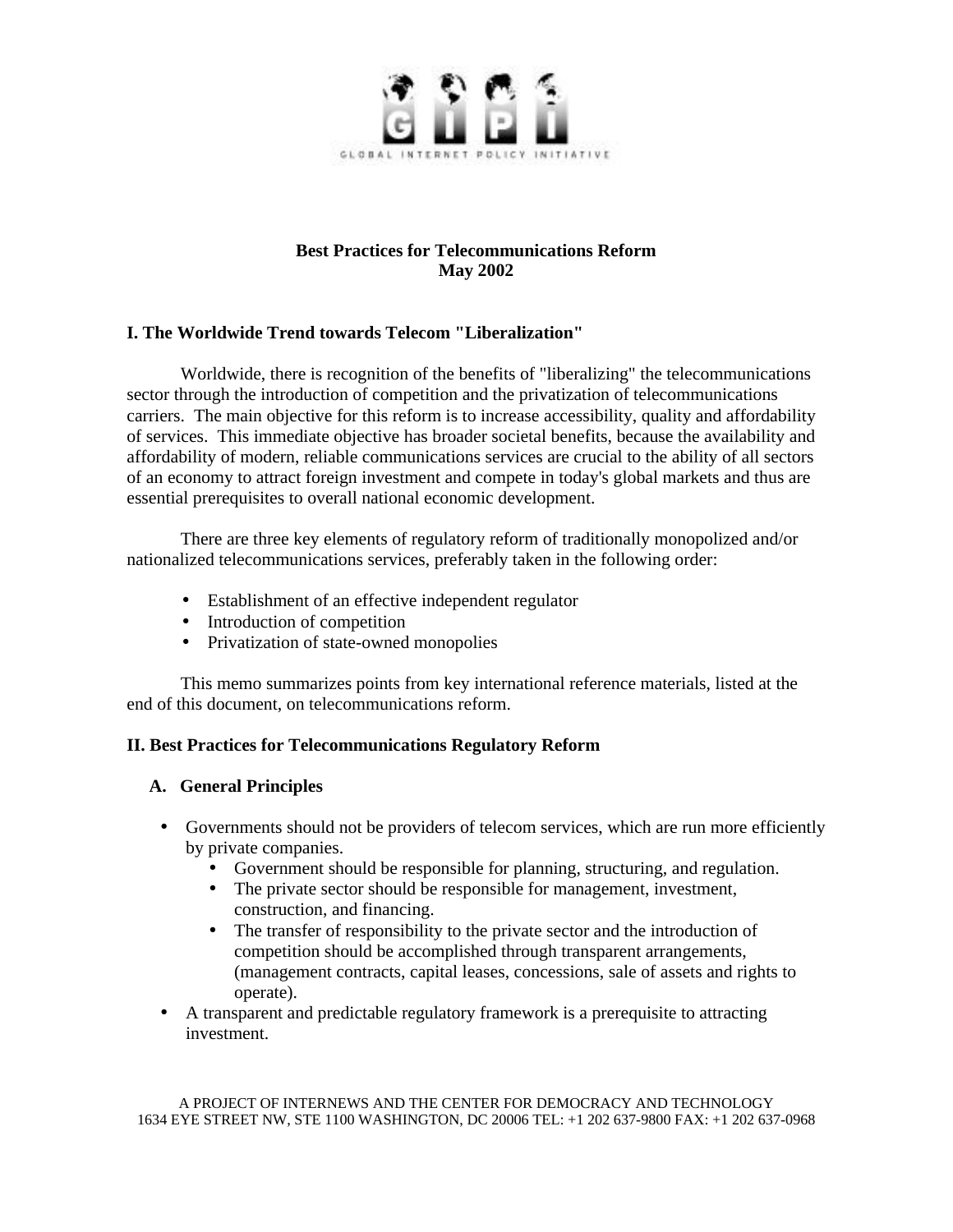- Government should create an independent, technically competent, and sufficiently funded regulatory entity to grant licenses, enforce competition, and protect the public interest.
	- A main goal of regulation should be the enforcement of competition.
- The success of universal access efforts will depend in large measure on the success of privatization and competition.
	- The most significant profitability factors for rural investments relate more to policy variables (especially interconnection and tariffs) than to risk and financial variables.

### **B. Competition**

Worldwide, the telecommunications sector is being opened to competition, in response to both technological developments and the failure of state-owned telecom monopolies to satisfy the growing telecommunications needs of users and economies.

The introduction of competition in telecommunications has brought measurable benefits to both consumers and operators.\* Competition provides consumers with greater choice of service operators, wider variety of services, significantly improved service quality, and lower tariffs. Competition prods incumbents to improve their efficiency and to invest in growth and innovation. For developing countries, added benefits include the attraction of badly needed investment, faster network deployment, and wider consumer access.

"Liberalization" does not mean de-regulation. The introduction of competition must be accompanied – indeed, should be preceded -- by the creation of National Regulatory Agencies, charged with the responsibility of facilitating market entry by new players, guarding against anticompetitive practices of incumbent operators and ensuring that the benefits of competition are passed on to consumers.

The 1997 WTO Reference Paper sets out basic rules for ensuring competition in the telecommunications sector, focusing on the competitive practices of "major suppliers" of telecommunications services. A "major supplier" is an entity that controls essential facilities for the public network that cannot reasonably be duplicated for either economic reasons, technical reasons, or both. The major points of the WTO Reference Paper are:

- **1. Enforcement of competition.** Governments must take measures to ensure that major suppliers do not engage in anticompetitive practices such as
	- cross-subsidies,

 $\overline{a}$ 

- using information obtained from competitors, or
- withholding needed technical information from competitors.
- **2. Interconnection.** Governments must assure that new entrants have a right to interconnect with a major supplier at any technically feasible point in the network. (See separate section below for more details.)

<sup>\*</sup> There are some countries that have made great strides without competition – Costa Rica is an oft-cited example.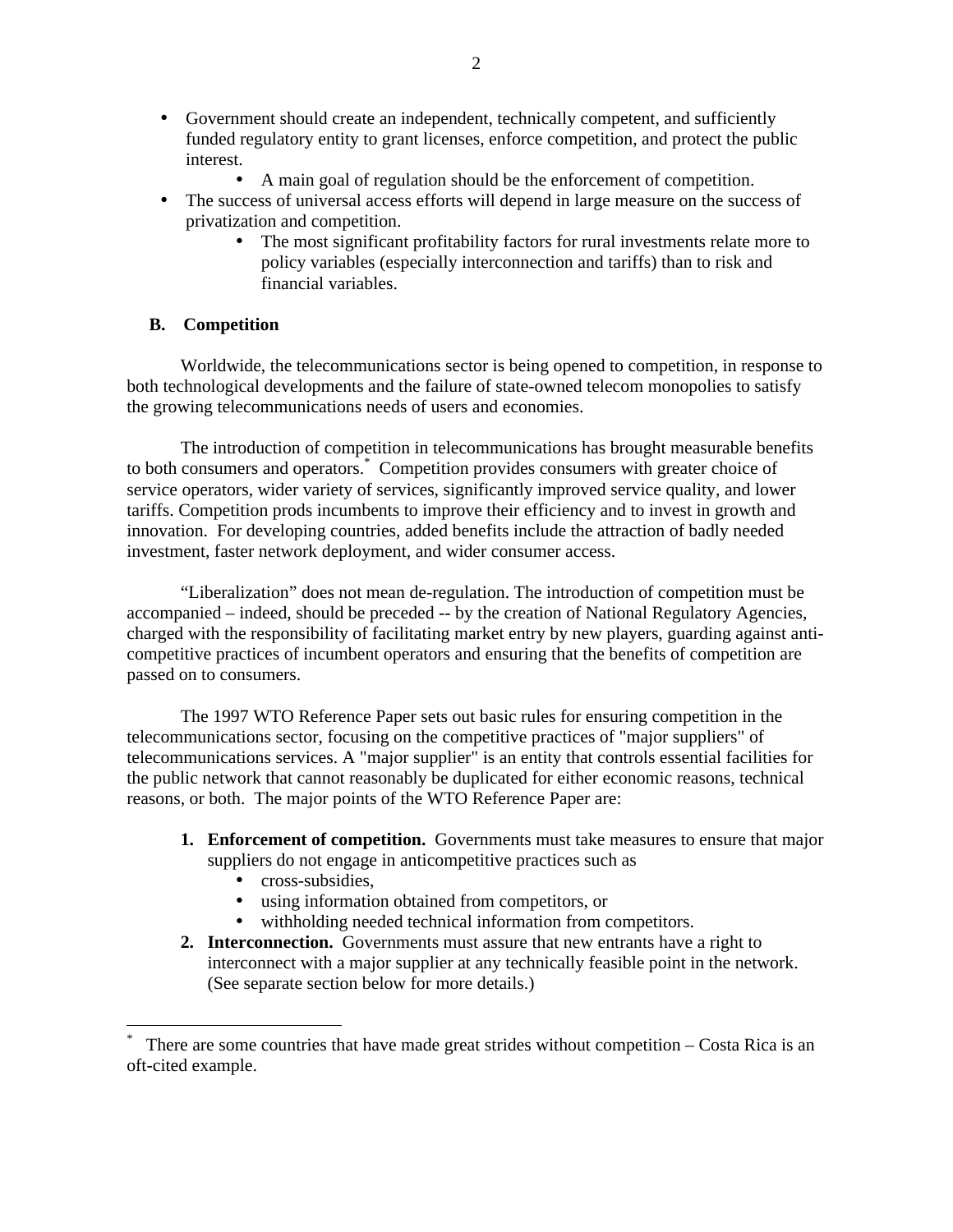- The terms, conditions, and quality of interconnection must be nondiscriminatory (that is, no less favorable to the competitor than to the major supplier).
- Interconnection must be afforded on a timely basis, and rates must be reasonable and transparent, taking into account economic feasibility.
- Services must be unbundled so that new entrants do not have to pay for network components or facilities they do not need.
- The terms for interconnection must be publicly available and enforceable on a timely basis.
- **3. Universal service.** The WTO Reference Paper allows governments to maintain policy measures that are designed to achieve universal service. However, these measures must be administered in a transparent, nondiscriminatory, and competitively neutral way.
- **4. Independent regulator.** The regulatory body must be separate from the actual suppliers and must employ procedures ensuring impartiality for all market participants. (See below for more detail.)
- **5. Resource management.** Governments must use procedures for the allocation and use of scare resources (including frequencies) that are timely, objective, transparent, and nondiscriminatory.

## **C. Independent regulator**

The fundamental function of an economic regulator is to enforce competition and act as a surrogate for the marketplace where actual competition cannot, or does not, exist. The role of the regulator in new markets, therefore, will focus on facilitating the development of the marketplace and ensuring that the market power of previous monopolies, or dominant players, does not damage the prospects and opportunities for commercial development in the sector by the newer participants. The regulator also can play an important role in meting out limited resources, such as spectrum and telephone numbers, and generally creating a regulatory environment that protects the interests of consumers, service providers and investors.

When transitioning from a monopoly to a competitive environment, developing countries must establish credible and effective regulatory institutions that can inspire confidence in, and optimism about, the newly emerging market. While there is no one regulatory framework that suits every country, some organizational models and practices have proven to be more successful than others in fostering liberalized, privatized, and competitive telecommunications markets. Such regulatory frameworks generally incorporate the following principles for the establishment and operation of a National Regulatory Authority:

- A national regulatory authority (NRA) needs legal and functional independence from network operators and service and equipment providers.
- The NRA must be free from direct political pressure the regulator must have a separate budget and the ability to hire and fire its own employees.
- The NRA must have adequate funding, expert staff, and the necessary support facilities.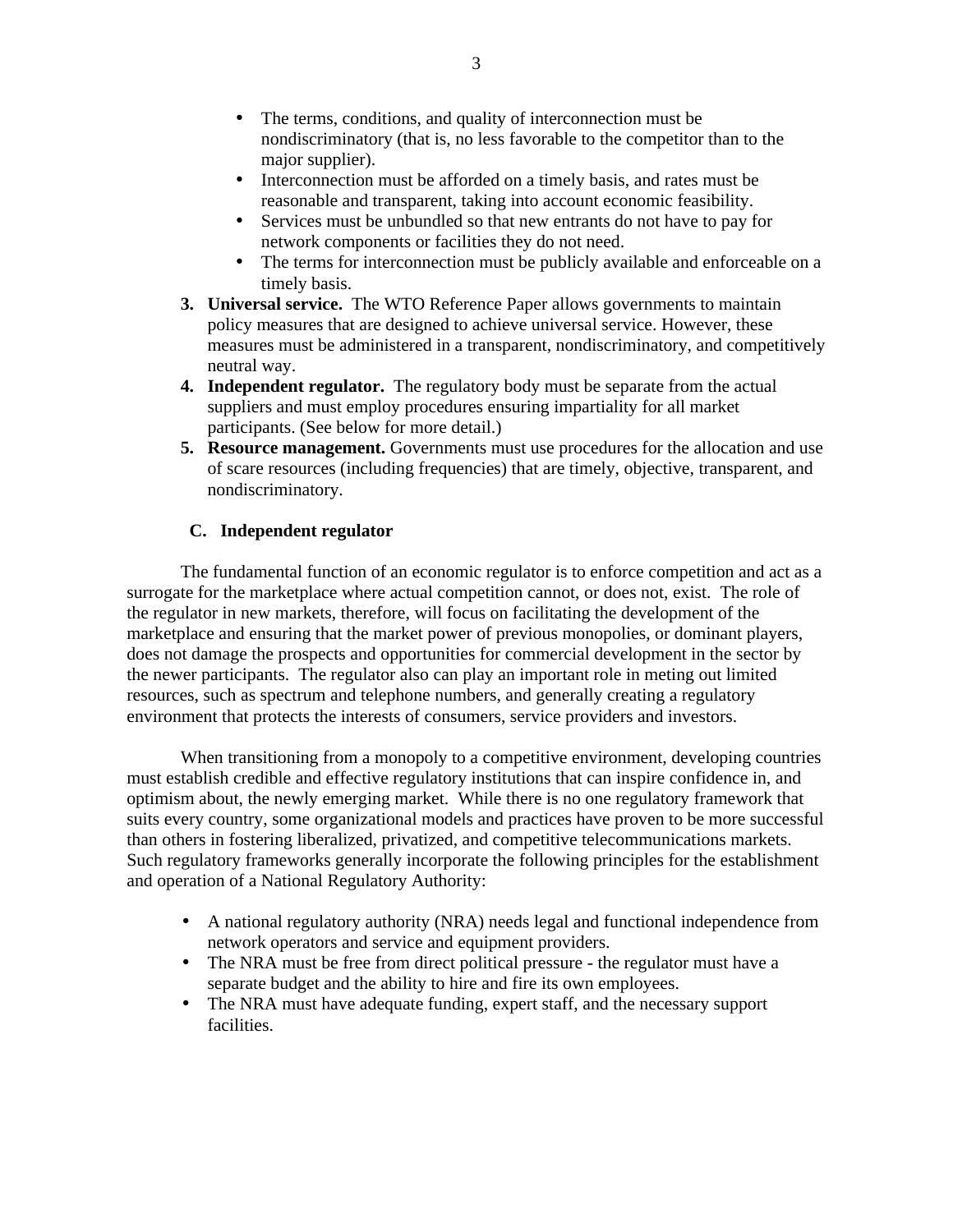- The NRA must establish administrative procedures to assure that decisions are transparent. Efforts to influence the regulator must be made a matter of public record. Transparency should include public reporting of communications between the government ministries and the regulator. Decisions must be justified and explained on the basis of the public record. The rules applied to operators must be clear and published.
- The NRA must have clearly identified authority and procedures for making and enforcing decisions on:
	- Licensing (including amending and withdrawing licenses);
	- Interconnection (including the reference offer, cost accounting systems, and dispute resolution);
	- Leased lines (in particular their availability on nondiscriminatory terms from the dominant operator);
	- Universal service (including monitoring the finance scheme);
	- Tariffs (including the ability to assure progress toward cost-based tariffs);
	- Numbering (including publication of a number plan and provisions for number portability);
	- Frequencies (including transparent methods for allocating spectrum and assigning spectrum licenses in procompetitive ways);
	- Granting nondiscriminatory use of rights of ways.
- Newly-created regulatory entities are frequently overwhelmed and have little expertise to drawn upon. On-site consultant support during the initial start-up phase is very useful.

NRAs must think globally. Every national regulator must have the capacity to work with other NRAs not only multilaterally (at the ITU, for instance) but also bilaterally.

## **D. Interconnection – A Key Element of Competition**

Interconnection is the principle that any service provider should be able to connect with the network of any other service provider. Interconnection is the key to competition, since it enables consumers of one network to be able to successfully complete a call to a subscriber of a competitor. This is referred to as the any-to-any principle of interconnection. This requires the interconnection of networks, for example, allowing a cellular customer to communicate not only with other cellular subscribers but also with the fixed line telephone customers of the incumbent operator and vice-versa. New entrants must not only have access to the incumbent's networks, but access must be on terms and conditions that are fair, non-discriminatory, and transparent.

## **The Elements of Interconnection**

A good basic definition of interconnection can be found in the Communications Act of the United States, which provides that incumbent operators have the obligation "to provide, for the facilities and equipment of any requesting telecommunications carrier, interconnection with the local exchange carrier's network-- (A) for the transmission and routing of telephone exchange service and exchange access; (B) at any technically feasible point within the carrier's network; (C) that is at least equal in quality to that provided by the local exchange carrier to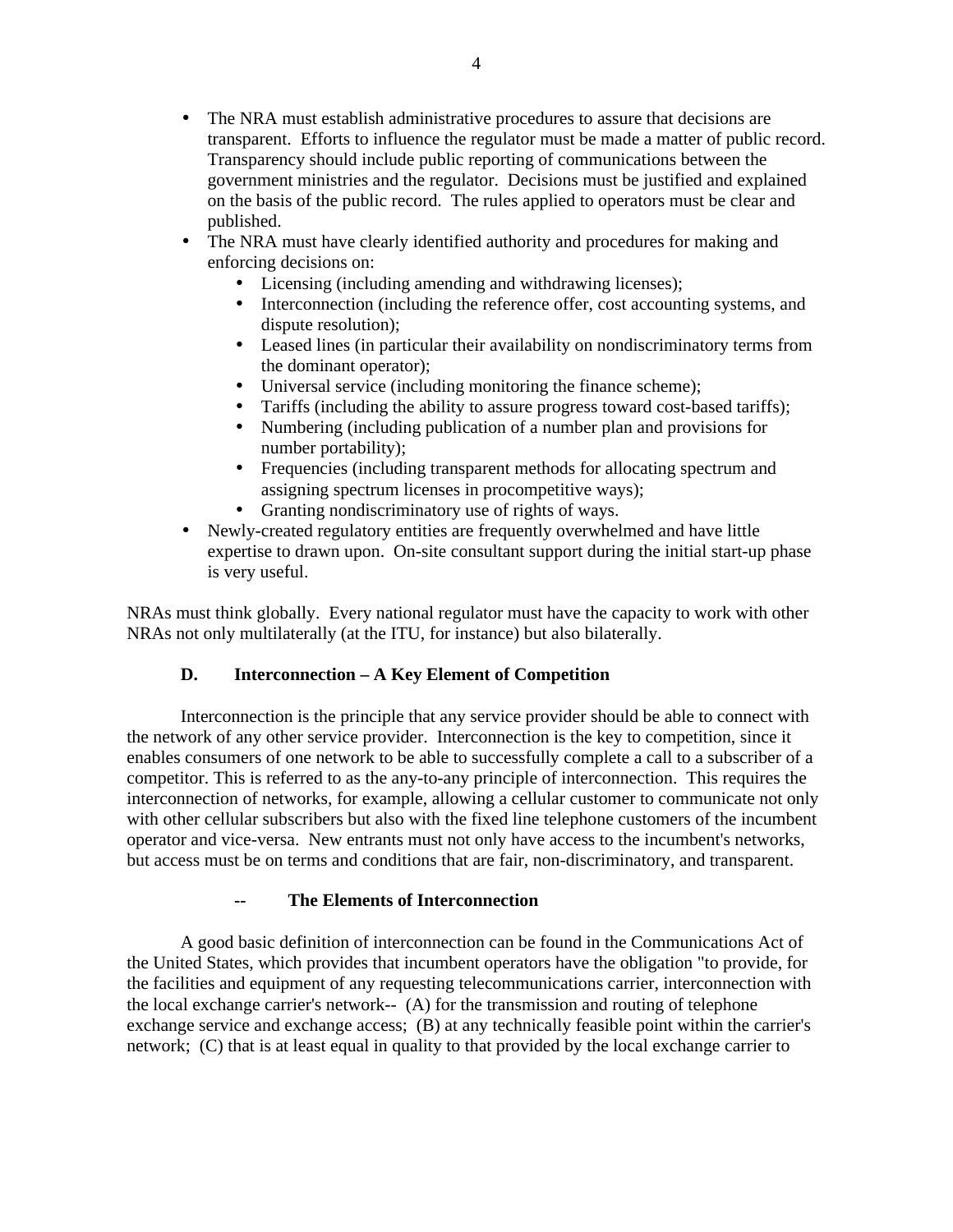itself or to any subsidiary, affiliate, or any other party to which the carrier provides interconnection; and (D) on rates, terms, and conditions that are just, reasonable, and nondiscriminatory, … ." United States Communications Act, section 251.

Interconnection is more than just access to connection points in the incumbents network. The US interconnection statute, which is codified at 47 United States Code Section 251, offers a good list of the elements of interconnection. The U.S. law imposes the following duties on all local exchange carriers:

*(1) Resale* The duty not to prohibit, and not to impose unreasonable or discriminatory conditions or limitations on, the resale of its telecommunications services.

*(2) Number portability* The duty to provide, to the extent technically feasible, number portability (the ability of consumers to keep their phone number as they change carriers).

*(3) Dialing parity* The duty to provide dialing parity to competing providers of telephone exchange service and telephone toll service, and the duty to permit all such providers to have nondiscriminatory access to telephone numbers, operator services, directory assistance, and directory listing, with no unreasonable dialing delays.

*(4) Access to rights-of-way* The duty to afford access to the poles, ducts, conduits, and rights-of-way of such carrier to competing providers of telecommunications services.

*(5) Reciprocal compensation* The duty to establish reciprocal compensation arrangements for the transport and termination of telecommunications.

Incumbent local exchange carriers have additional obligations:

*(1) Duty to negotiate* The duty to negotiate with new entrants in good faith the particular terms and conditions of interconnection agreements.

*(2) Interconnection* The duty to provide to any requesting telecommunications carrier interconnection with the local exchange carrier's network--

- (A) for the transmission and routing of telephone exchange service and exchange access;
- (B) at any technically feasible point within the carrier's network;
- (C) that is at least equal in quality to that provided by the local exchange carrier to itself or to any subsidiary, affiliate, or any other party to which the carrier provides interconnection; and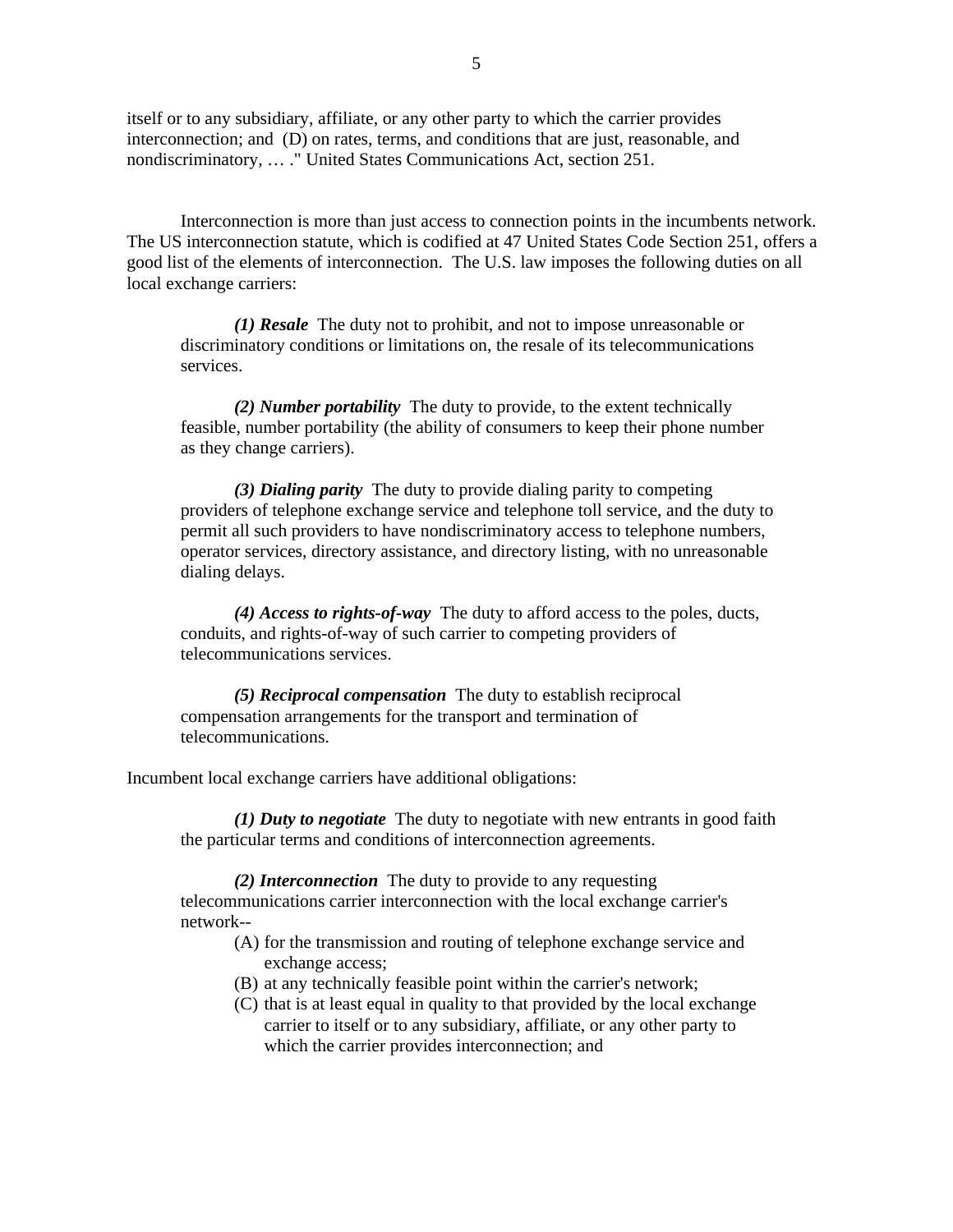(D) on rates, terms, and conditions that are just, reasonable, and nondiscriminatory.

*(3) Unbundled access* The duty to provide, to any requesting telecommunications carrier for the provision of a telecommunications service, nondiscriminatory access to network elements on an unbundled basis at any technically feasible point on rates, terms, and conditions that are just, reasonable, and nondiscriminatory.

*(4) Resale* The duty--

- (A) to offer for resale at wholesale rates any telecommunications service that the carrier provides at retail to subscribers who are not telecommunications carriers; and
- (B) not to prohibit, and not to impose unreasonable or discriminatory conditions or limitations on, the resale of such telecommunications service, except that a State commission may, consistent with regulations prescribed by the Commission under this section, prohibit a reseller that obtains at wholesale rates a telecommunications service that is available at retail only to a category of subscribers from offering such service to a different category of subscribers.

*(5) Notice of changes* The duty to provide reasonable public notice of changes in the information necessary for the transmission and routing of services using that local exchange carrier's facilities or networks, as well as of any other changes that would affect the interoperability of those facilities and networks.

*(6) Collocation* The duty to provide, on rates, terms, and conditions that are just, reasonable, and nondiscriminatory, for physical collocation of equipment necessary for interconnection or access to unbundled network elements at the premises of the local exchange carrier, except that the carrier may provide for virtual collocation if physical collocation is not practical for technical reasons or because of space limitations.

Similar requirements were a key part of the 1997 directive of the European Union on interconnection. Here is an excerpt:

"Notified operators shall meet reasonable requests for unbundled access to their local loops and related facilities, under transparent, fair and non-discriminatory conditions. Requests shall only be refused on the basis of objective criteria, relating to technical feasibility or the need to maintain network integrity. Where access is refused, the aggrieved party may submit the case to the dispute resolution procedure referred to in Article 4(5). Notified operators shall provide beneficiaries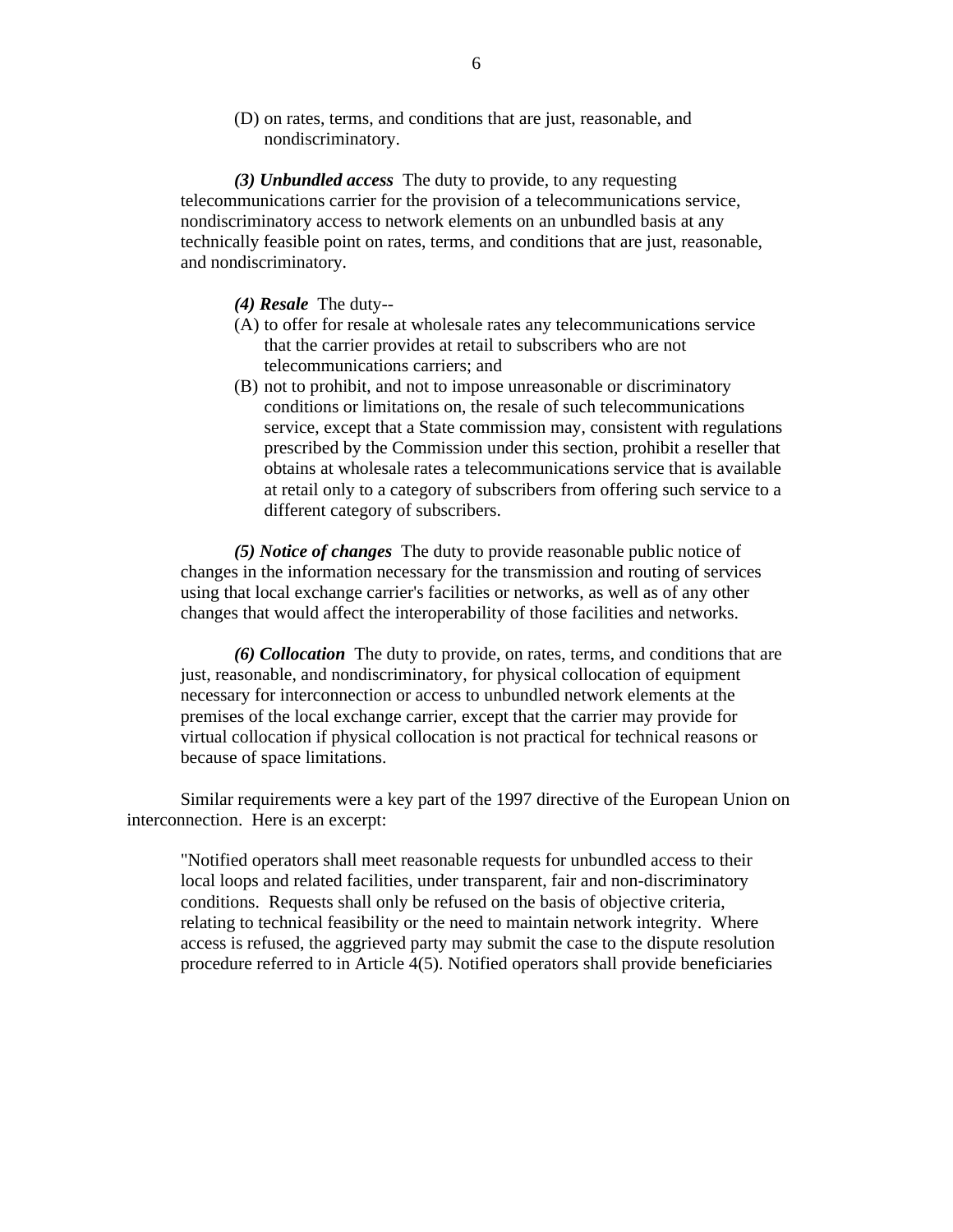with facilities equivalent to those provided for their own services or to their associated companies, and with the same conditions and time-scales."\*

## **E. Universal Service**

 $\overline{a}$ 

The process of privatization and the introduction of competition must be reconciled with the enduring goal of promoting universal availability of telecommunications services:

- The goals of universal service should be realistically defined over time. In some countries, the goal of bringing services to each and every village may be the right initial goal for universal service in rural areas.
- Telecommunication investments in rural areas can yield, on average, an adequate and even high rate of return.
- Servicing the remotest areas, however, represents higher costs per line and greater risk, and therefore may require a subsidy.
- Universal access funds have been successfully used in both industrialized and developing countries.
	- *In Chile, which is considered a best practice example for many aspects of liberalization, the size of the subsidies was actually quite small but provided considerable leverage to generate much greater telecommunications development in the rural sector. The subsidies were distributed competitively (ranging from 0 to US\$10,000 per line), using a least-cost approach with a one-time subsidy for capital, rather than for recurrent costs.*
- While getting phone services to villages is the preeminent need, introducing new forms of universal service such as Internet access remains an important challenge.
- Industrial countries use social institutions (schools and libraries) to provide communities with Internet access. This practice defines the delivery mechanism (and cost implications) of such measures more tightly than putting Internet access on the same level as phone service.
- If there is a transitional monopoly, it may be appropriate to allow exceptions for encouraging universal service. Even with performance goals, it may not be effective to rely solely on modernizing monopolies to build out to rural areas.
	- *In Poland, rural cooperatives have become an important source of network buildout. These cooperatives operate under the equivalent of a "build, operate, and transfer" agreement, that ultimately returns control to the monopolist but provides for compensation.*
- Consider franchising through the monopolist. In effect, this is what is being done with wireless services when local entrepreneurs buy and operate wireless phones for a village.

<sup>\*</sup> The 1997 Directive has been replaced. The new directive provides: "Operators of public communications networks shall have a right and, when requested by other undertakings so authorised, an obligation to negotiate interconnection with each other … ." See http://europa.eu.int/information\_society/topics/telecoms/regulatory/new\_rf/index\_en.htm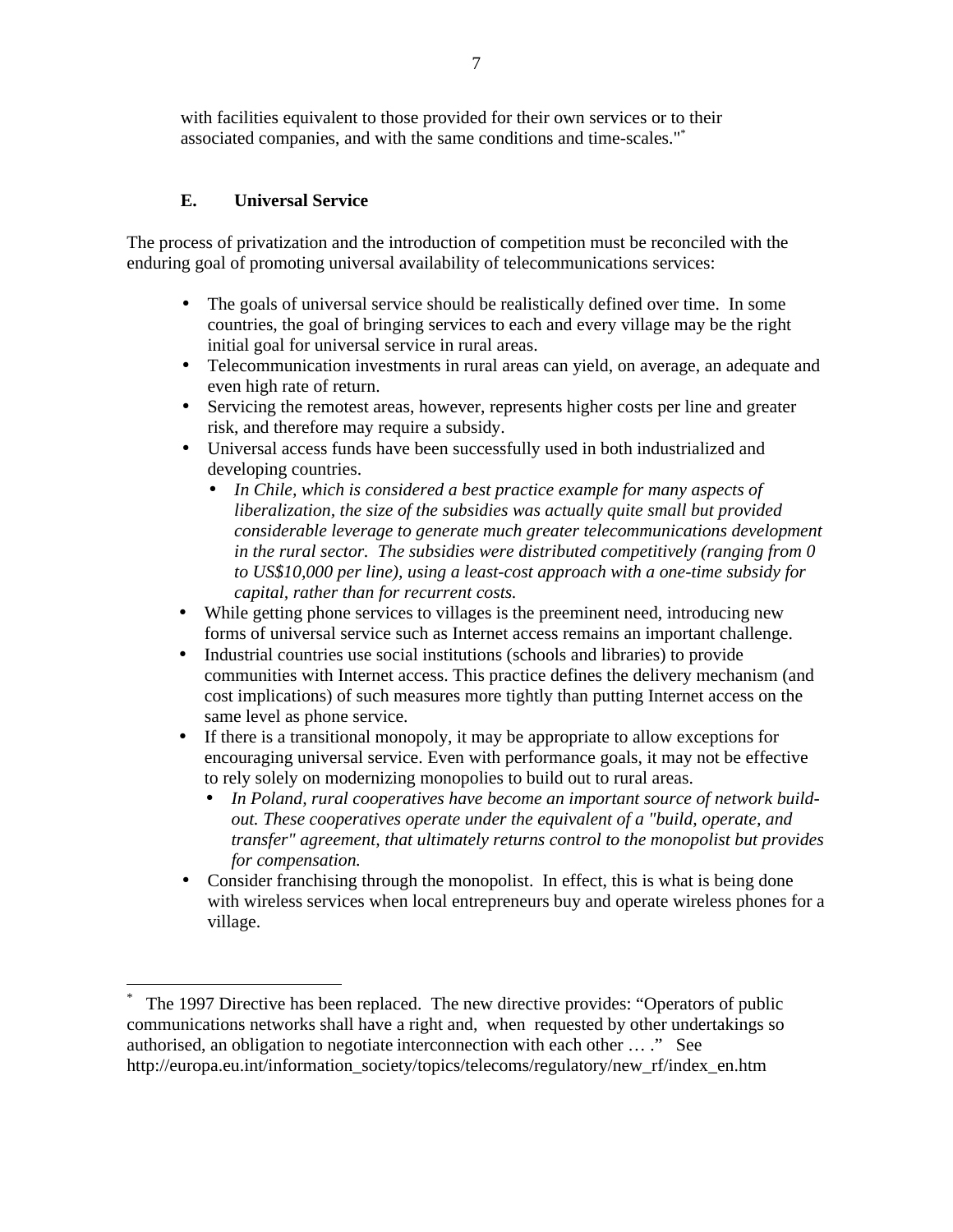- *An example of how alternative arrangements for network expansion can help rural areas is microlending in Bangladesh for cellular telecommunications and Internet services that are organized by woman entrepreneurs in villages.*
- If dominant carries are receiving subsidies to provide universal service, do not overpay, and consider the consequences for competition. The universal service subsidy benefits the company, not just those with low incomes.
	- *For example, the United Kingdom studied the net cost for British Telecom of providing universal service in Britain. The regulator concluded that the net cost to British Telecom would be tiny, for two reasons. First, the economically efficient cost of the subsidy was not that large. Second, British telecom would gain a significant competitive benefit through brand identification and network coverage as the one supplier available to everyone.*
- Better yet, introduce competition for universal service subsidies. Instead of giving a single carrier subsidies to provide universal service, competition will ensure that funds for subsidies are used more effectively.
	- *Chile is the pioneer in this area. Chile makes phone companies bid for universal service funds and thereby creates an incentive to get the most service for its monies. This method also helps assure that the funding is competitively neutral in its impact.*
- Best yet, fund consumers, not carriers. The problem of providing universal service, once a network is built, is income related. Households can make their own decisions about spending priorities. Vouchers for telephone services, whether they are used for prepaid calling cards or home phone service, allow for greater consumer choice. And they eliminate the distortion from pricing local services below cost to make them affordable.
- Create transparent sources of funding for universal service that draw on more efficient taxing principles. A value-added tax (VAT) or general treasury revenues are efficient sources of funding for universal service.

## **III. Resources**

"Does Sequencing Matter? Regulation and Privatization in Telecommunications Reform," by Scott Wallsten, World Bank (February 2002)

http://www.worldbank.org/wbi/B-SPAN/docs/sequencing.pdf -- An empirical analysis of whether it is better to privatize a state-owned telephone system before or after creating an independent agency to regulate telecoms. A review of data gathered from dozens of countries during the past decade shows that it is clearly much better to create the independent regulator before privatizing.

A good place to start is a short paper published by the World Bank: "Telecommunications Reform: How To Succeed" (1997) by Bjorn Wellenius. http://www.worldbank.org/html/fpd/notes/130/130summary.html

World Bank, Telecommunications Regulation Handbook - perhaps the best summary available in PDF, six modules:

• Overview of Telecommunications Regulation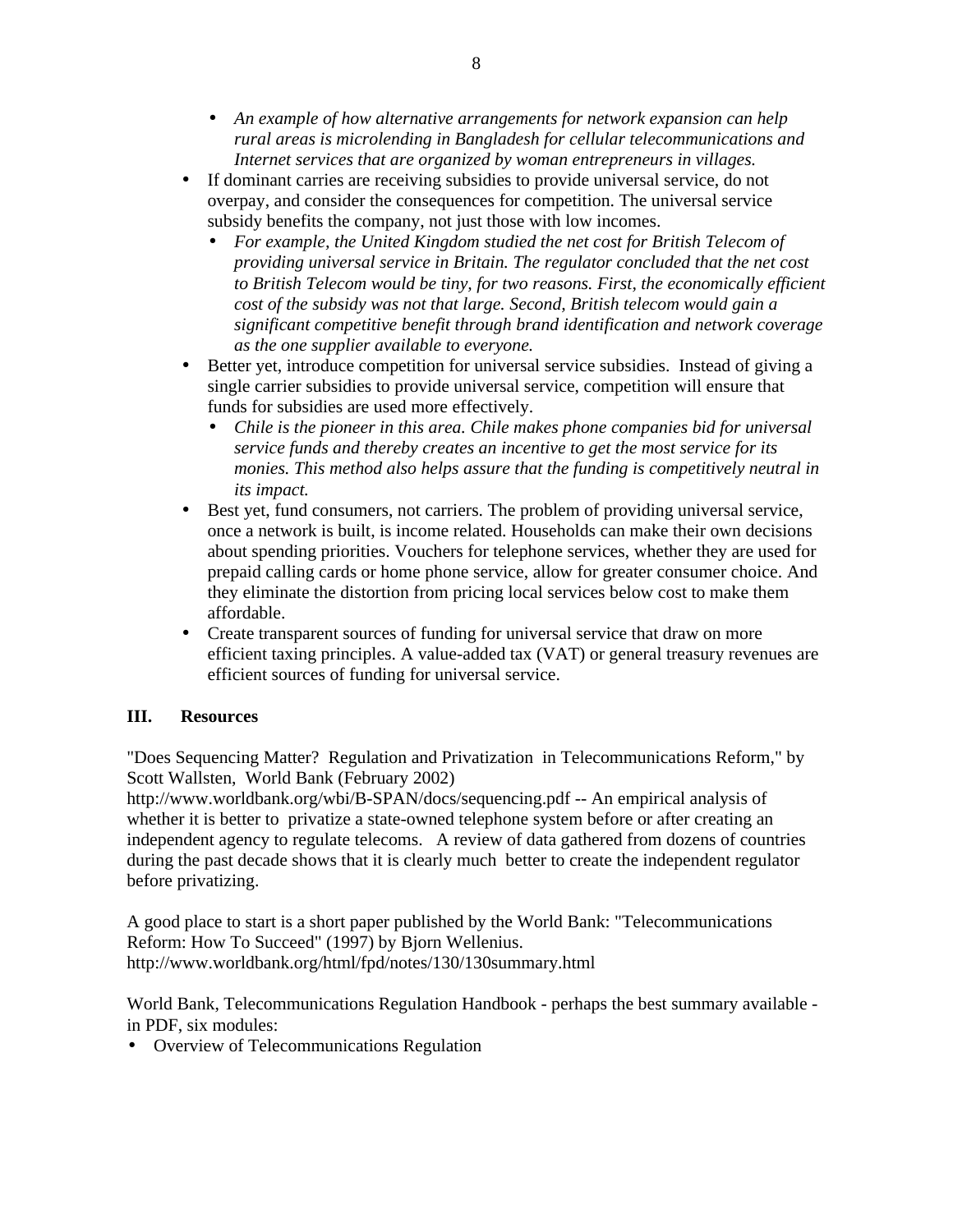- Licensing Telecommunications Services
- **Interconnection**
- Price Regulation
- Competition Policy
- Universal Service

http://www.infodev.org/projects/314regulationhandbook/

"Telecom Privatization And Liberalization," by William B. Garrison, The Kenan Institute of Private Enterprise, available at http://www.gipiproject.org/telco/

International Telecommunication Union, "World Telecom Development – 1998" http://www.itu.int/itudoc/itu-d/wtdc/wtdc98/docs/32.pdf (48 pages) -- This comprehensive global overview of telecommunications reform covers countries in Asia, Africa, Europe and Latin America, and includes a chart listing major international and regional organizations' involvement in the reform effort. It also contains reference to "best practices," based on the World Trade Organization (WTO) Reference paper. The chapter on the Americas has a chart showing North and South American telecommunications reform legislation.

Center for International Private Enterprise, "Factors of Successful Reform in the Telecommunications Sector" http://www.cipe.org/mdf1997/factors.htm -- This short article examines five characteristics of successful reform in the regulation of the telecommunications sector.

ITU Workshop on Regulatory Aspects of Broadband, May 2001 http://www.itu.int/osg/sec/spu/ni/broadband/workshop/ -- One slide presentation, Government Strategies to Encourage Broadband,

http://www.itu.int/osg/sec/spu/ni/broadband/workshop/presentations/kelly.pdf provides concise summaries of national strategies for advancing the development of broadband.

The ITU conducted a Telecommunication Trade and Finance Colloquium for the Commonwealth of Independent States in St. Petersburg in February 1998. Unfortunately, the papers are not available online, but can be purchased from the ITU. The order form can be downloaded at http://www.itu.int/itudoc/gs/subscirc/itu-d/253-8.pdf -- The conclusion provides recommendations to CIS countries for reform of telecommunications regulation.

"The World Trade Organization Agreement and Telecommunication Policy Reforms," by Peter Cowhey and Mikhail M. Klimenko, University of California in San Diego, measures the progress of telecommunications regulatory reform in developing and transitional economies, provides a survey of effective practices for implementing reform in the telecom sector based on the principles of the 1997 WTO Reference Paper, and examines the policy challenges that still remain. Part Two analyzes the record of seven countries in Eastern Europe and South America in regards to the transition to competition. http://econ.worldbank.org/files/1723\_wps2601.pdf

"Best Practices for Promoting Private Sector Investment in Infrastructure," by Sean M. O'Sullivan, Private Sector Development Specialist, Asian Development Bank. This paper is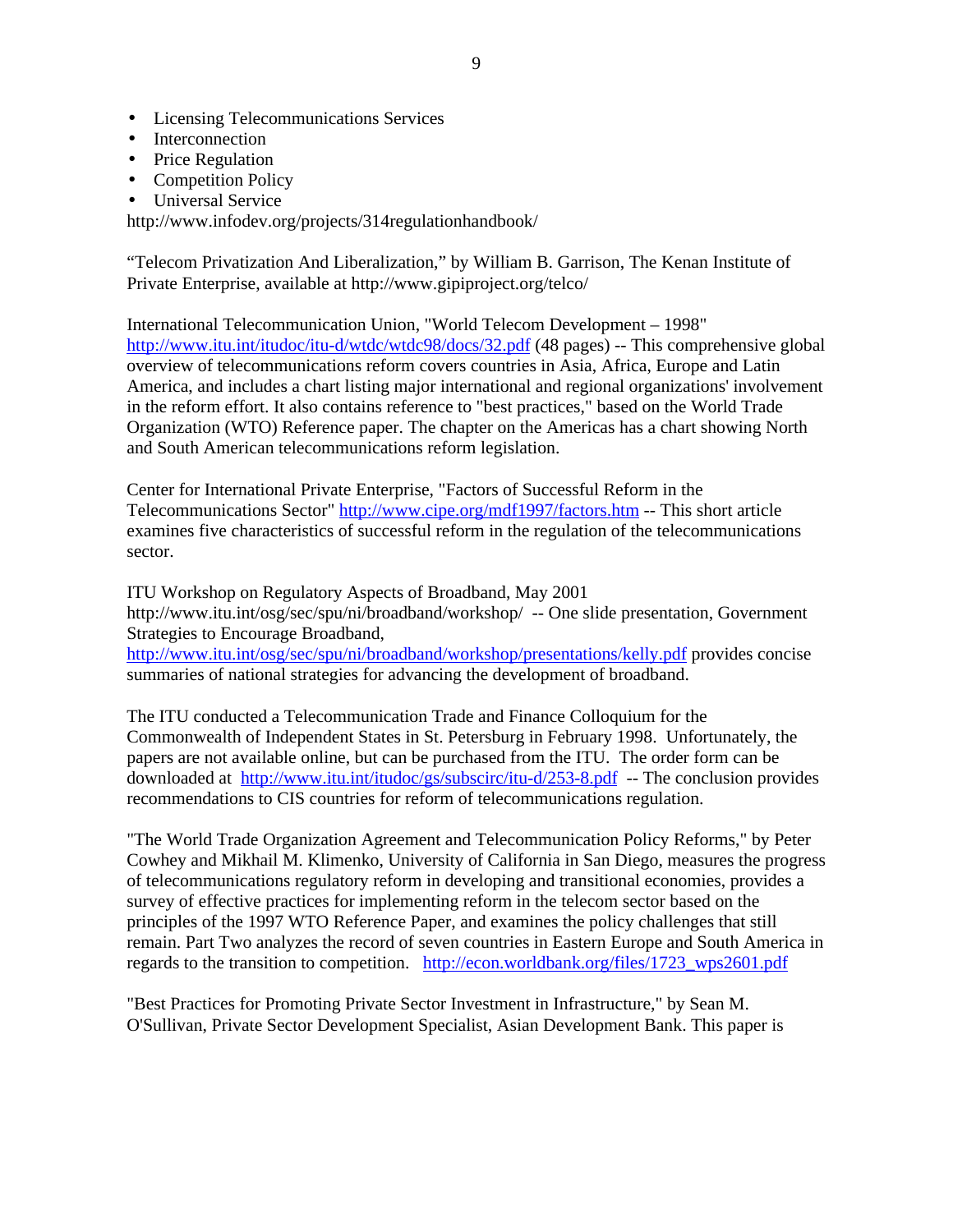mainly concerned with the infrastructure reform of power, water, roads, ports and airports. The same principles, though, are applicable to the communications sector. http://www.oecd.org/dev/pageliste/BAD/seanmosullivan.htm

World Bank, "Dominican Republic-Telecommunications Regulatory Reform Project," http://www.worldbank.org/pics/pid/do52736.txt

The EU regulatory framework for communications services can be found at: http://europa.eu.int/information\_society/topics/telecoms/regulatory/new\_rf/index\_en.htm [Note – may work in MS Internet Explorer only, not Netscape Navigator.]

### **Resources on Interconnection**

- Two basic key documents on interconnection are the WTO Reference Paper and the 1997 EU Directive on Interconnection. The WTO Reference Paper is at http://www.wto.org/english/news\_e/pres97\_e/refpap-e.htm and the 1997 EU Directive is at http://europa.eu.int/eur-lex/en/lif/dat/1997/en\_397L0033.html In 2000, the EU proposed a new directive on access and interconnection, which is indexed at http://europa.eu.int/ISPO/infosoc/telecompolicy/review99/Welcome.html
- The OECD has prepared a comparative study of interconnection laws, which is available in PDF form at http://www.oecd.org/pdf/M00003000/M00003019.pdf By and large, it does not purport to choose which law is the best model, but it contrasts the approaches of several countries.
- One of the best discussions of interconnection principles can be found in Chapter 3 of the "Telecommunications Regulation Handbook" published by the infoDev program of the World Bank. Chapter 3 is online in PDF form at http://www.infodev.org/projects/314regulationhandbook/module3.pdf
- Asia-Pacific Economic Cooperation (APEC) Telecommunications and Information Working Group materials on interconnection from 1999: http://www.apectelwg.org/apecdata/telwg/interTG/ATTZ2FG1.htm
- The ITU has published a report entitled Trends in Telecommunication Reform 2000-2001 "Interconnection Regulation" - 3rd edition, 2000. It provides concrete examples of how regulators and policy makers around the globe have addressed these issues. Trends 2000- 2001 also includes key interconnection reference materials - such as interconnection guidelines published by several regional regulatory organizations - and provides links to many other useful sources. It is not online, but can be purchased in hard-copy from the ITU http://www.itu.int/publications/docs/trends2000.html
- Links to laws and policies of a number of countries can be found at: http://www.itu.int/ITU-D/treg/related-links/links-docs/interconnectlegisl.html but some of the links are outdated.